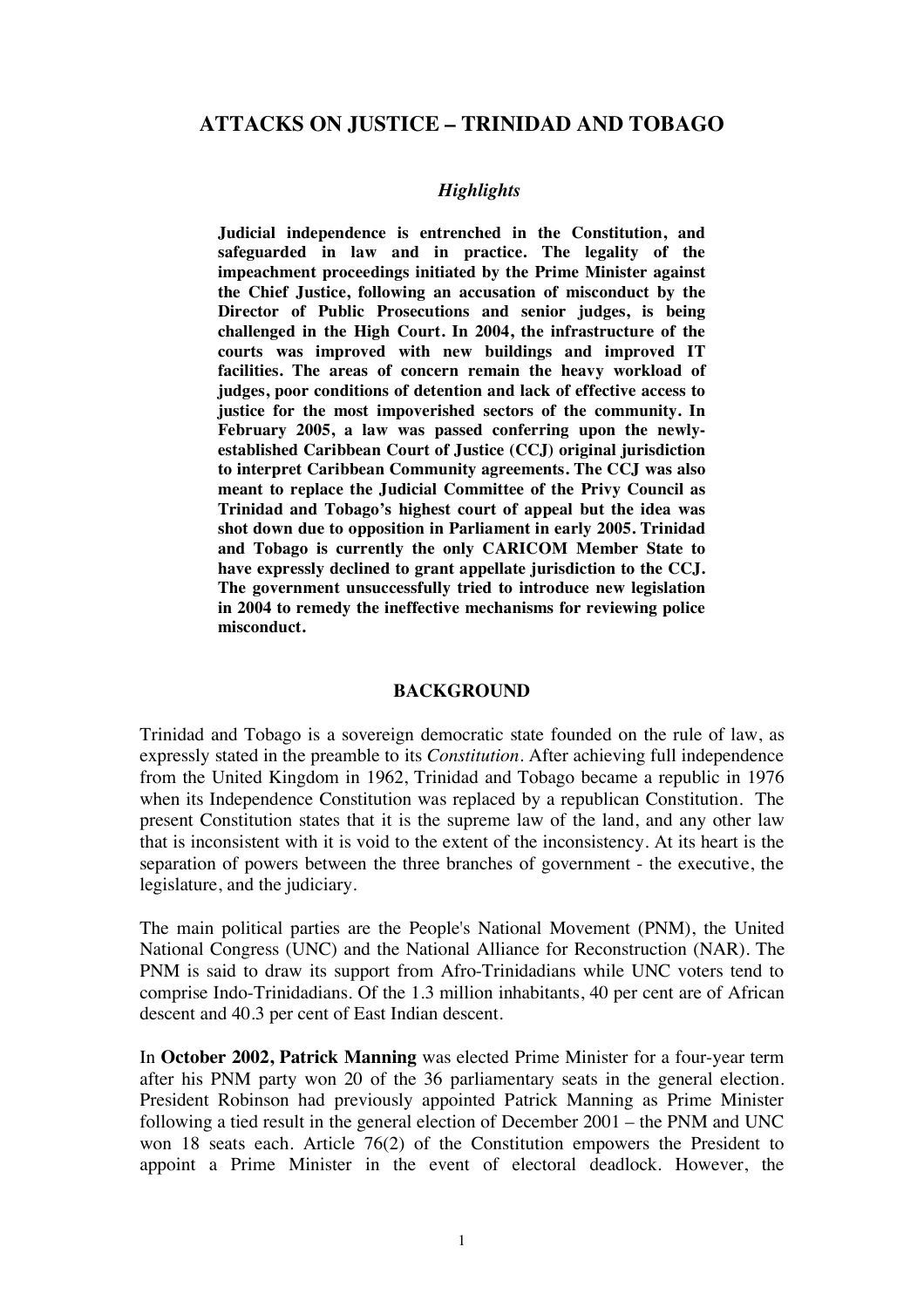appointment angered opposition leader Basdeo Panday of the UNC, and sparked demands for another vote. The October 2002 ballot produced a more conclusive result for the PNM.<sup>1</sup>

In **June 2004**, the Privy Council ruled that the legislation making the death penalty mandatory for murder in Trinidad and Tobago was constitutional. This was because of a 'savings clause' enshrined in **article 6** of the **1976 Constitution,** which precluded any law from being subsequently declared unconstitutional if it was in force when the Constitution came into being.

Impunity among the security forces remains a matter of concern.

## **JUDICIARY**

Judicial authority in Trinidad and Tobago is divided between a higher judiciary (Supreme Court of Judicature) and a lower judiciary (Magistracy), both of which exercise original jurisdiction in civil and criminal matters. Appeals from the Magistracy and Supreme Court of Judicature are heard by the Court of Appeal, while appeals from the Court of Appeal are heard by the Judicial Committee of the Privy Council in the United Kingdom. Under Article 109 of the Constitution of  $1976^2$ , the Judicial Committee of the Privy Council is the final court of appeal in the land for civil, criminal, constitutional and family cases.

## **The Caribbean Court of Justice (CCJ)**

There was recent acrimony in Parliament over the introduction of legislation to incorporate into domestic law the *Agreement establishing the Caribbean Court Of Justice (CCJ)* which was signed on **14 February 2001** by the then UNC government and has been in force since **13 July 2002**. The Agreement provides for the establishment of a court of justice for member States of the Caribbean Community (CARICOM). The court serves a dual function. On the one hand, it exercises original jurisdiction in the interpretation and application of the 2001 *Revised Treaty establishing the CARICOM, Single Market and Economy* (Revised CCJ Treaty). It was also intended to replace the UK-based Judicial Committee of the Privy Council as the final Court of Appeal for Commonwealth Caribbean States. In February 2005, it was agreed that the headquarters of the CCJ will be in Trinidad and Tobago although, in order to enhance access to justice, the court may hear cases in other jurisdictions on an *ad hoc* basis.<sup>3</sup>

 $\frac{1}{1}$ See BBC News Country Profile: Trinidad & Tobago, http://news.bbc.co.uk/1/hi/world/americas/country\_profiles/1209827.stm; Constitution of Trinidad and Tobago of 1976, as amended by Act N.89 of 2000, http://www.georgetown.edu/pdba/Constitutions/Trinidad/trinidad76.html; and CNN, "*New Trinidad Prime Minister sworn in*", 24 December 2001,  $\frac{http://www.latinamericanstudies.org/caribbean/trinidad-manning.htm}{2}$ <br>See Constitution of Trinidad and

See Constitution of Trinidad and Tobago, updated in 2000, http://www.georgetown.edu/pdba/Constitutions/Trinidad/trinidad-tobago.html<br><sup>3</sup> See Agreement establishing the Ceribbeen Ceurt Of Justice, St. Michael Br

See Agreement establishing the Caribbean Court Of Justice, St. Michael Barbados, 14 February 2001,; Revised Treaty of Chaguaramas establishing the Caribbean Community including the CARICOM Single Market and Economy 2001;Caribbean Court of Justice headquarters agreement signed on 21 February 2005, http://www.caribbeannetnews.com/2005/02/21/agreement.shtml; and Project on International Courts and Tribunals, Caribbean Court of Justice, http://www.pict-pcti.org/courts/CCJ.html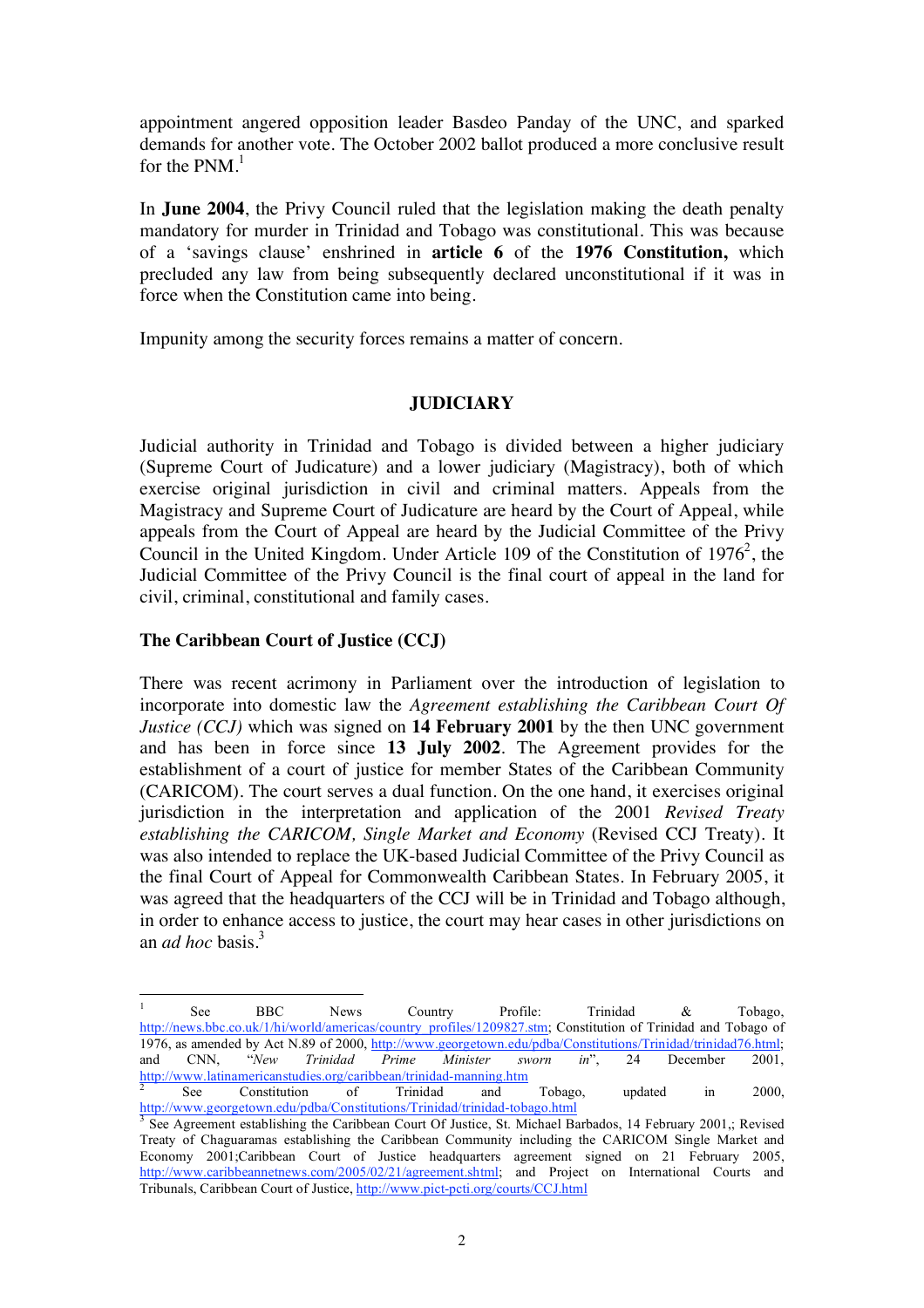The Privy Council's jurisdiction over the post-colonial Commonwealth Caribbean is contentious. Caribbean legislators often label the Privy Council a colonial relic and an impediment to full independence. Since the 1970s, many politicians have advocated its replacement with a regional judicial body. One of the most salient points of the controversy concerns the death penalty which most countries of the region, including Trinidad and Tobago, still retain and apply. Since 1994, 85 per cent of the capital punishment cases which have gone to the Privy Council from the Commonwealth Caribbean states have resulted in the sentences being quashed because they were imposed without regard for due process guarantees or because the conditions of detention of the accused contravened international human rights standards. These decisions provoked a backlash from legislators who called for the replacement of the Privy Council with a regional court. Civil society groups, however, expressed fears that the CCJ would not be as proactive as the Privy Council in dealing with the way death sentences are handed down and carried out.<sup>4</sup>

The Parliamentary debates in January and February 2005 on the incorporation of the CCJ Agreement into domestic law reflected these conflicting views towards the regional body. The Parliament had to consider two draft laws - *The Caribbean Court of Justice (CCJ) Bill* (first introduced in November 2003) accepting the CCJ's jurisdiction and the *Constitution (Amendment)(No.2) Bill 2004* making the necessary amendments to the Constitution for the Privy Council to be replaced by the CCJ.

**On 2 February 2005**, the government withdrew the *Constitution Amendment Bill* and introduced substantial changes to the CCJ Bill, notably an amendment recognizing the CCJ's original jurisdiction over the *Revised CCJ Treaty* but not its appellate jurisdiction. The amendments appeased critics in Parliament and allowed the adoption of the Bill by a simple majority on the **4 February 2005**. Trinidad and Tobago is the only Commonwealth Caribbean country which is not likely to replace the Privy Council with the CCJ. The CCJ was inaugurated in the Trinidadian capital, Port of Spain, on **16 April 2005**. 5

## **Independence of the Judiciary**

Through its provisions on judicial appointments and security of tenure, the 1976 Constitution clearly indicated its intention to safeguard the judicial system from executive and legislative interference. The Chief Justice is appointed by the President after consultation with – but not on the advice of – both the Prime Minister and the leader of the main opposition party. Rank and file judges are appointed by the President acting on the advice of the Judicial and Legal Service Commission (the Commission) which acts as a high judicial council whose advice must be accepted.

 $\frac{1}{4}$  See Amnesty International, *State killing in the English-speaking Caribbean: A legacy of colonial times*,http://web.amnesty.org/library/index/engAMR050032002; *Jamaicans For Justice, The Caribbean Court Of Justice: A 21st Century Trojan Horse*; William Schabas, *The Abolition of Capital Punishment from an International Law Perspective*,March 2003, www.isrcl.org/Papers/Schabas.pdf; and BBC Newsletter: *Colonial power over death penalty*, 19 January 2005, <u>http://news.bbc.co.uk/1/hi/world/americas/4185745.stm</u>

See Trinidad Guardian, 3 February 2005 *Kamla: Court Of Injustice*, http://www.guardian.co.tt/archives/2005-02- 03/news9.html; Gail Alexander, *No politics in CCJ*, Trinidad Guardian, 3 February 2005, http://www.guardian.co.tt/archives/2005-02-03/news10.html; *Trinidad & Tobago Parliament approves CCJ Bill*, 4 February 2005, http://news.caribseek.com/Trinidad\_and\_Tobago/article\_9689.shtml; Trinidad Guardian, *Kamla Trying it both Ways*, 6 February 2005, http://www.guardian.co.tt/archives/2005-02-06/presstable.html; www.nationbynation.com/Trinidad/Population.html; *CCJ Inaugurated with Pomp and Ceremony*, 16 April 2005, http://news.caribseek.com/Trinidad\_and\_Tobago/article\_13467.shtml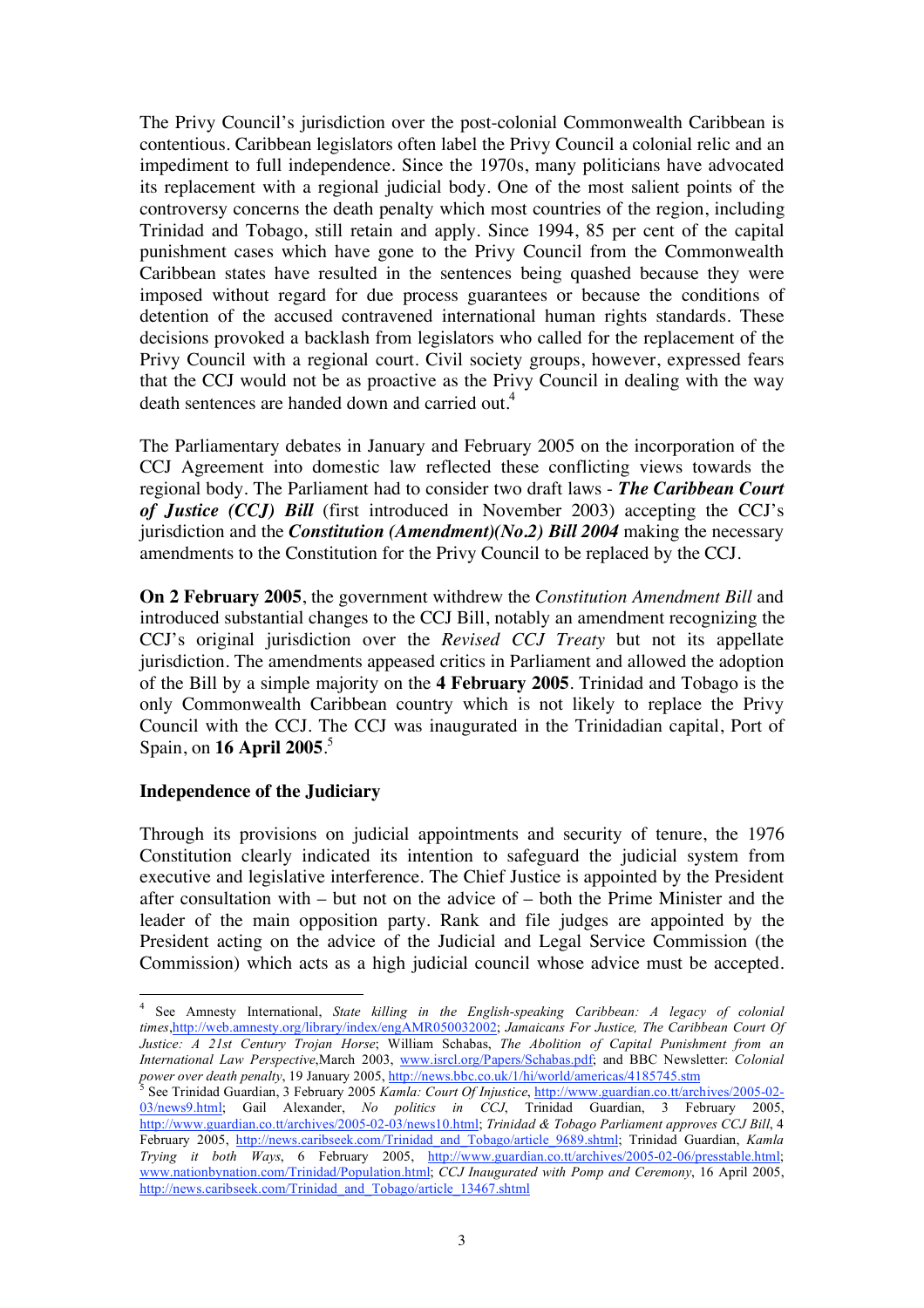The Commission is an independent body established by the Constitution, comprising the Chief Justice as chairman, the chairman of the Public Service Commission and three other members including one retired or sitting Justice of the Commonwealth and two other people with legal qualifications. To further protect judicial independence, the Constitution provides that a judge can only be removed if he or she is unable to perform the duties of office or for misbehaviour. Such dismissals may only occur after adjudication by the Privy Council. Judges retire at 65, and their salaries and conditions of service cannot be altered to their disadvantage.

In practice, the judiciary fiercely safeguards its independence even when judicial vigilance leads it into direct conflict with the authoritarian executive and legislative tendencies. Conflicts arise as the judiciary often attempts to give full effect to the constitutional rights of accused persons in civil and criminal proceedings.

The courts continue to benefit from infrastructural improvements, as well as assistance that has been provided to improve technological and human resource capacities. In 2004, there were reported improvements in areas such as the repair and construction of buildings to serve as magistrates' courts, plans to modernize the court reporting system and, most importantly, the creation of a special family court which was inaugurated in May 2004.

Nevertheless, the Magistracy still seriously lacks technological and infrastructural support. Reported problems include the heavy workload of judges, a lack of adequate access to justice for the most deprived sectors of society and reportedly poor prison conditions.<sup>6</sup>

# **Impunity**

There are still significant problems with the abuse of prisoners by police and prison guards, the use of lethal force by police in unjustifiable circumstances, lengthy delays in trial proceedings and poor prison conditions compounded by degrading treatment. Although the government has increased its efforts to enhance the accountability of security officials responsible for incidents of brutality, including numerous killings and deaths in custody caused by negligence, impunity remains a concern.<sup>7</sup>

In 2004, there were numerous allegations of the use of excessive force and physical and sexual abuses by the police, as well as 21 reported deaths in custody or at the hands of police officers. Some of these alleged abuses gave rise to criminal prosecutions. One police officer was found guilty of manslaughter for shooting two unarmed men, killing one of them, during an altercation at the January 2004 carnival.

The nature and track record of the system established by the *Police Complaints Authority Act* (PCA) – which allows the police to investigate themselves – has not inspired confidence. The independence of this body has been hampered by a lack of staff, funding and effective enforcement mechanisms, as well as questionable investigations. The 2002-2003 PCA report shows that only a small number of

6 See *Dealing with Families in Conflict*, http://www.trinidadandtobagonews.com/forum/webbbs\_config.pl/noframes/read/2155; and The Honourable Chief Justice's Speech on the Opening of the 2004-2005 Law Term, http://www.ttlawcourts.org/cj\_law\_speech.htm <sup>7</sup> See *Amnesty international 2004 Annual Report: Trinidad & Tobago*.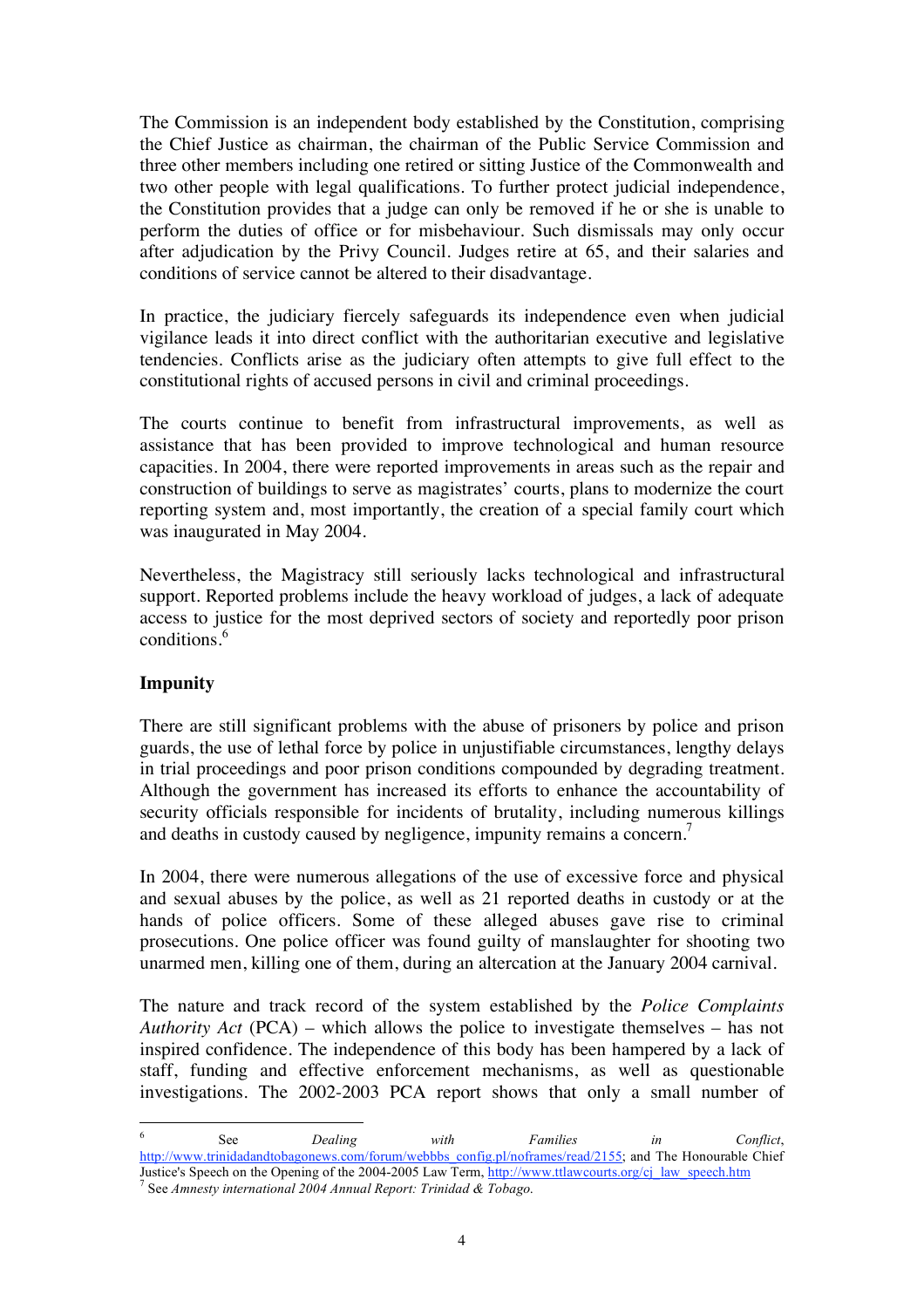complaints of attacks, threats, harassment and other forms of police misconduct were investigated.<sup>8</sup>

Legislation was recently introduced to strengthen the Police Complaints Authority, in the form of the *Police Complaints Authority Bill 2003,* later reintroduced as the *Police Complaints Authority Bill 2004* (PCA Bill). The proposed legislation sought to establish an independent body which would investigate complaints of police misconduct, corruption and criminal offences and refer its findings to the Director of Public Prosecutions, the Police Management Authority or the Commissioner of Police. The PCA bill, however, has not been adopted as it first requires an amendment to the Constitution to abolish the Police Service Commission and replace it with the Police Management Authority. The *Constitution Amendment Bill* failed to secure the required two-thirds majority vote in Parliament in July 2004.<sup>9</sup>

## **Cases**

Between February and April 2005, Prime Minister Manning tried to initiate impeachment proceedings against **Chief Justice Sat Sharma**, following official complaints by the Attorney General, John Jeremie, and the Director of Public Prosecutions (DPP), Geoffrey Henderson, in **January 2005**. Chief Justice Sharma, the highest-ranking judge in the criminal justice system, was accused to trying to influence the outcome of a high-profile murder inquiry involving a renowned physician Dr Naraysingh, his wife and a well-known businessman. They were accused by a contract killer of hiring him to murder the doctor's ex-wife. At a meeting in **December 2004,** after the murder inquiry had started, CJ Sharma reportedly reprimanded DPP Henderson for charging a man of Dr Naraysingh's reputation and social standing on the word of a criminal, and ten years after the event. Furthermore, CJ Sharma also reportedly enquired about a supposed letter sent by lawyer Krishendath Neebar to former DPP Mark Mohammed which could allegedly exonerate Dr Naraysingh.

In a series of letters sent in **January 2005,** DPP Henderson complained to the Prime Minister about the undue pressure and expressed his fear that he would be removed if the murder inquiry against Dr Naraysingh continued. He also alleged that Dr Naraysingh's conditions of detention were more comfortable than usual on account of his position. There had also been previous complaints by judges that Chief Justice Sharma had shown bias in selecting judges to deal with certain cases ("forumshopping"). He had earlier removed Judge David-Myers from a high-profile civil case.

Under article 137(3) of the Constitution, the power to initiate impeachment proceedings against the Chief Justice is vested in the Prime Minister. It empowers the Prime Minister to establish an *ad hoc* tribunal to investigate allegations against the Chief Justice but he has no power to decide whether a Chief Justice should be

8 <sup>8</sup> See *Police Complaints Authority: Annual 2002-2003 Report*, http://www.pca.gov.tt/pca/about/annual\_reports.asp <sup>9</sup> See Police Complaints Authority Bill 2004, http://www.ttparliament.org/bills/house/2004/b2004h16.htm; The Constitution (Amendment) Bill 2004, www.ttparliament.org/bills/house/2004/b2004h15p.pdf; Trinidad Guardian, *Give PCA effective tools*, 28 May 2004, http://www.guardian.co.tt/archives/2004-05-28/Clevon-Raphael.html; and Trinidad & Tobago Express, *Defeated! Constitution (Amendment) Bill fails to raise 23 votes in House*, 3 July 2004.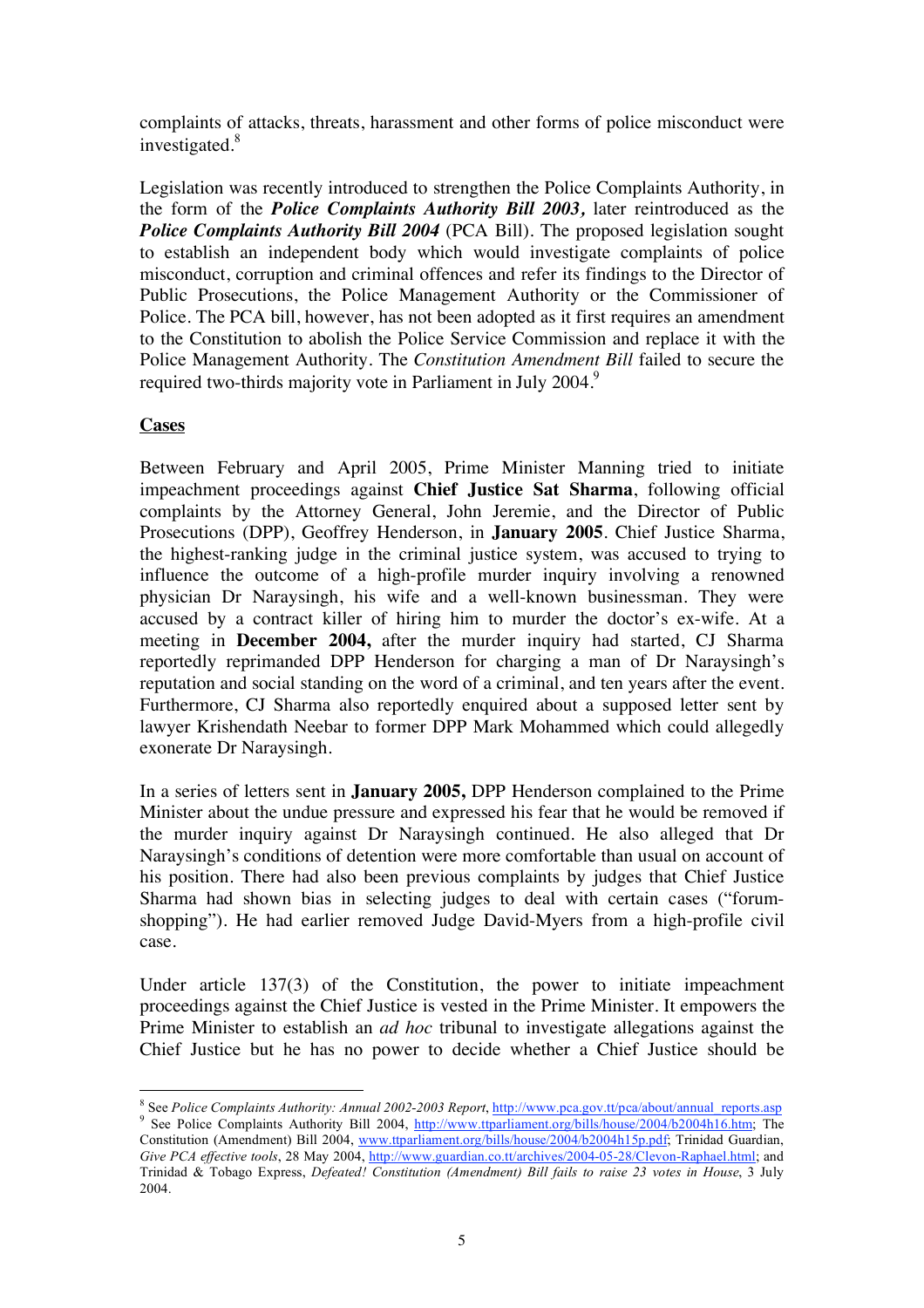removed. At the end of the investigations, the *ad hoc* tribunal must decide whether the matter should be referred to the Judicial Committee of the Privy Council. Only the Privy Council, as the highest judicial body in the land, has the authority to remove the Chief Justice.

On **1 April 2005**, the Prime Minister announced his decision to establish a tribunal to investigate the allegations. On **13 April 2005**, CJ Sharma applied to the High Court for judicial review of the Prime Minister's decision, claiming that it was prompted by the Prime Minister's bias against him, and not the DPP's allegations. On **14 April 2005,** the Port of Spain High Court granted an injunction suspending the appointment of the impeachment tribunal until the legality of the Prime Minister's decision is reviewed by the Court. This is expected to take place on 28 April 2005. The injunction was reportedly described as "*one of the most controversial cases ever tested in the local courts*".

The conflict between the Prime Minister and CJ Sharma has prompted discussion on whether the Constitution ought to be amended to preclude Prime Ministers from initiating such actions in the future. Former President Sir Ellis Clarke has argued that it should be for the President, and not the Prime Minister, to decide whether to initiate impeachment proceedings as it was the former who appointed the CJ. In February 2005, ex-President Clarke and UNC leader Basdeo Panday called for an amendment to article 137 of the Constitution to be introduced to this effect as they consider the present system to be unfair. $^{10}$ 

# **ACCESS TO JUSTICE**

The standards required for a fair trial have been undermined by the failure of the government to institute an effective system of witness protection, provide legal aid, exclude coerced confessions from court evidence and, in many instances, ensure that suspects are informed of their right to counsel.

The application of capital punishment continues to be of international concern. In 2003, six death sentences were handed down although no executions took place. The death penalty is imposed following proceedings in which defendants do not have the required legal defence due to the failure to guarantee due process rights. This is often pointed out by the Privy Council (see **Judiciary**).

The backlog in criminal cases and resultant overcrowding of prisons remain of concern. As of **July 2004,** there were 17,000 outstanding criminal cases. Defendants

<sup>&</sup>lt;sup>10</sup> See Trinidad Guardian, "State still not ready to start matter", 14 December 2004, http://www.guardian.co.tt/archives/2004-12-14/news7.html; Guyana Chronicle, "Danger On Judicial Front", 18 February 2005, http://www.guyanachronicle.com/ARCHIVES/archive%2018-02-05.html; Trinidad & Tobago Express, "Keep Away From CJ", 24 February 2005, www.trinidadexpress.com/index.pl/print?id=63517929; Trinidad & Tobago Express, "Doctor's wife to stand trial", 15 March 2005, http://www.trinidadexpress.com/index.pl/article\_news?id=67037405; Caribbean Net News, "Trinidad & Tobago CJ says charges are not true", 15 March 2005, http://www.caribbeannetnews.com/2005/02/21/charges.shtml; Caribbean Net News, "Constitutional reform may be necessary in Trinidad & Tobago, says Panday",16 February 2005, http://www.caribbeannetnews.com/2005/02/16/reform.shtml; Trinidad Guardian, "Sharma strikes back - CJ moves to block probe",13 April 2005, http://www.guardian.co.tt/archives/2005-04-13/news1.html; and Trinidad Express, "CJ Blocks PM, High Court puts tribunal on hold", 14 April 2005, http://www.trinidadexpress.com/index.pl/article\_news?id=72363653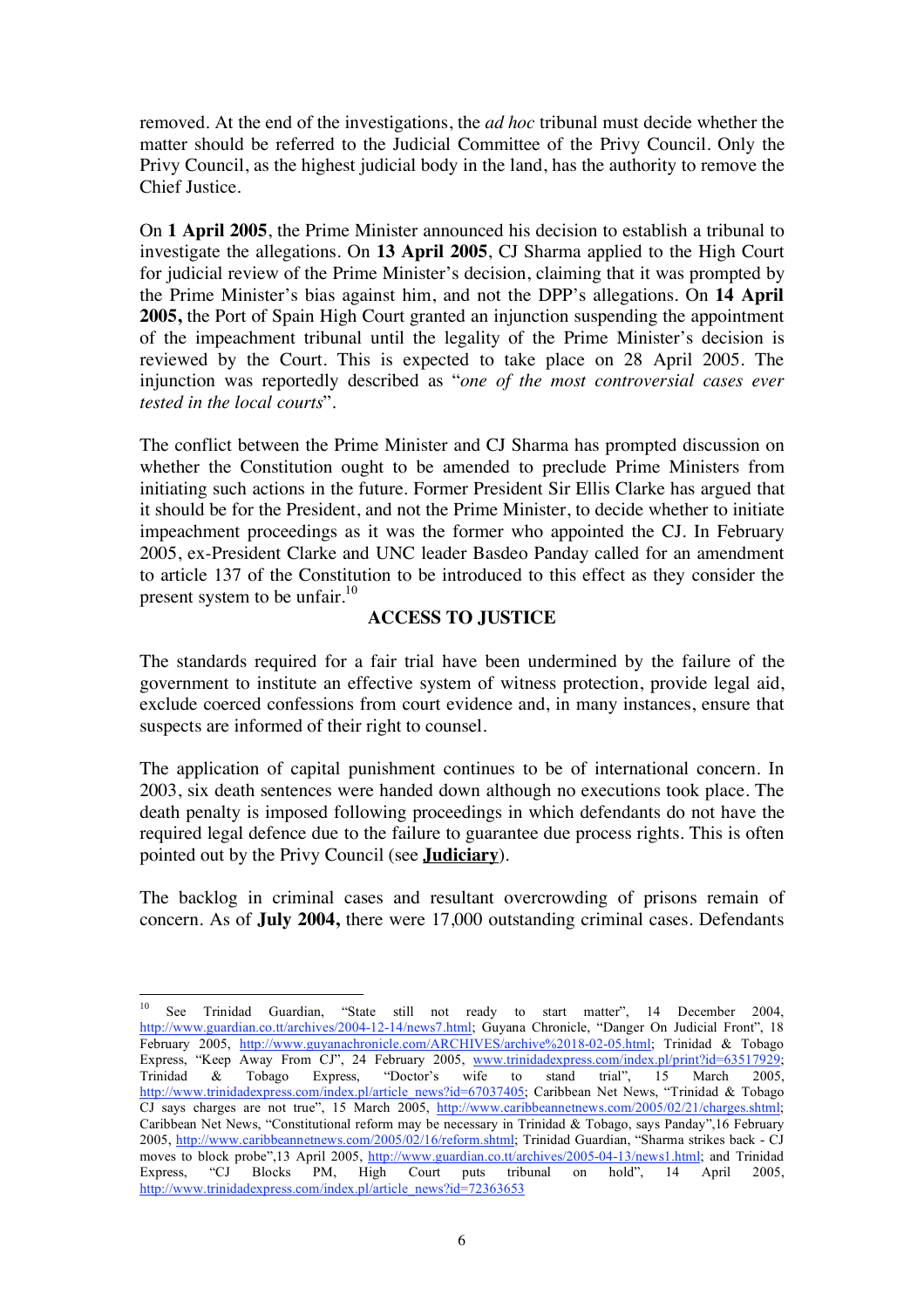reportedly spend an average of 19 months in pre-trial detention and there were recorded instances of pre-trial detainees who had not seen a lawyer in three years.<sup>11</sup>

To ease prison overcrowding, the junior Minister of National Security, Fitzgerald Hind, said in **March 2005** that petty offences and obscene language would no longer land people in jail. About 75 per cent of Trinidad and Tobago's prison population are reportedly in jail for minor offences.

In 2004, there were two instances of judges declining to sentence elderly convicts to prison on the grounds that the conditions of detention would pose a health risk to them. Prison conditions continue to violate *United Nations Minimum Standards for the Treatment of Prisoners*. For example, Port of Spain Prison currently holds 900 prisoners although it has a capacity of only 250. Furthermore there are allegations that the conditions in this prison, which was built in 1812, are extremely unsanitary and conducive to the rapid spread of infectious diseases. However, the maximum-security prison in Golden Grove, Arouca, only had 800 prisoners – which increased to 1,200 prisoners in  $2004$  – despite having the capacity for 2,400 detainees.<sup>12</sup> This is due to faulty sewerage and failures in electronic security. The prison still has poor sanitary conditions. Conditions in women's prisons and juvenile correction centres are deemed to comply with international standards. $^{13}$ 

#### **Cases**

In an individual communication adjudicated by the UN Human Rights Committee in **August 2004**, Trinidad and Tobago was found to be in violation of article 9(3) of the *International Covenant on Civil and Political Rights* (ICCPR) on the right to liberty and security of person, for holding three people in pre-trial detention for 34 months. In **July 2004**, two men accused of murder were acquitted after they had spent seven years in prison awaiting trial. $^{14}$ 

#### **LEGAL REFORMS DURING THE PERIOD**

*Laws Enacted* **February 2004:** *The Caribbean Court of Justice (CCJ) Act 2004.*

*Bills not adopted by Parliament* 

<sup>11</sup> See *US State Department's report on Trinidad & Tobago 2004*, http://www.state.gov/g/drl/rls/hrrpt/2004/41776.htm; and Trinidad Guardian, *Abu Grahib and us*, 21 June 2004,

http://www.guardian.co.tt/archives/2004-06-21/henrycharles.html<br>
<sup>12</sup> See Trinidad Guardian, *No jail for petty crimes to ease overcrowding*, 5 March 2005,<br>
<u><sup>13</sup> Thistory guardian.co.tt/archives/2005-03-05/news5.html</u>

<sup>&</sup>lt;sup>13</sup> Ibidem.<br><sup>14</sup> See ICCPR, 16 December 1966, <u>http://www.unhchr.ch/html/menu3/b/a\_ccpr.htm</u>; Human Rights Committee, *General Comment 8, Article 9 (Sixteenth session, 1982), Compilation of General Comments and General Recommendations adopted by Human Rights Treaty Bodies*, UN Doc. HRI\GEN\1\Rev.1 at 8 (1994), http://www1.umn.edu/humanrts/gencomm/hrcom8.htm; UN Human Rights Committee Communication No.<br>938/2000: Trinidad & Tobago, 19 August 2004, CCPR/C/81/D/938/2000. 19/08/2004, 938/2000: Trinidad & Tobago, 19 August 2004, http://www.unhchr.ch/tbs/doc.nsf/MasterFrameView/2878a112dcd287cfc1256efb005280ae?Opendocument; and *US State Department's report on Trinidad & Tobago 2004*, http://www.state.gov/g/drl/rls/hrrpt/2004/41776.htm